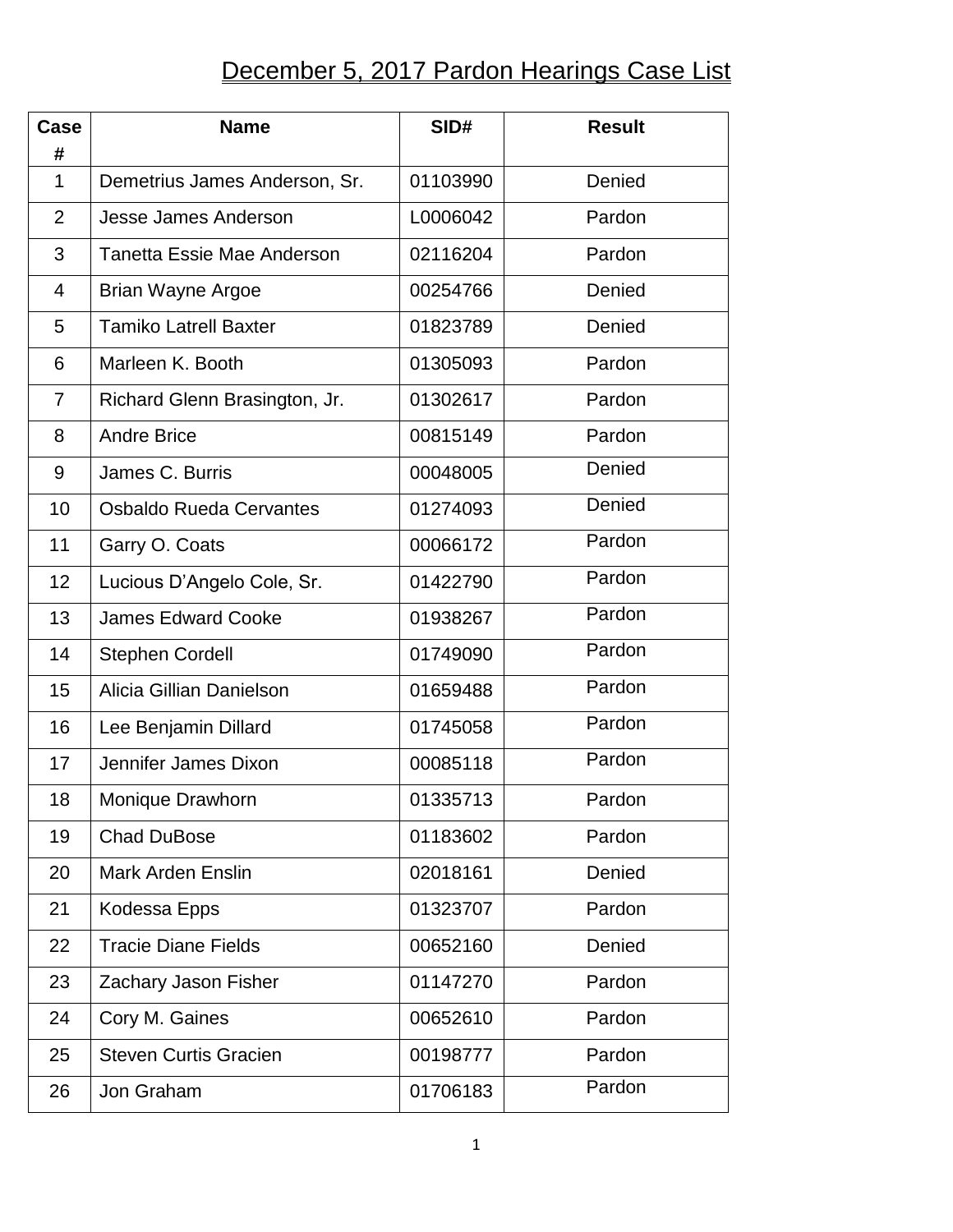## December 5, 2017 Pardon Hearings Case List

| 27 | Reyes Gaudalupe Gutierrez IV     | 01753858 | Pardon      |
|----|----------------------------------|----------|-------------|
| 28 | <b>Mary Louise Hayes</b>         | 00869494 | Denied      |
| 29 | <b>Bennie Walter Hickson III</b> | 01631468 | Pardon      |
| 30 | Latoya Denise Holmes             | 01989885 | Denied      |
| 31 | Shanika G. Holmes                | 01137765 | Denied      |
| 32 | <b>James Albert Jackson</b>      | 01320470 | Pardon      |
| 33 | Amy Christine James              | 01680148 | Pardon      |
| 34 | <b>Alex Luther Kemmerlin</b>     | 01837539 | Pardon      |
| 35 | Jimmy Nolen Key                  | 00805636 | Pardon      |
| 36 | Dearil E. Lamb                   | 01619235 | Pardon      |
| 37 | Pedro Lora Lora                  | 01271376 | Denied      |
| 38 | <b>Etta Marshall</b>             | 00582671 | Pardon      |
| 39 | <b>Chintele Denise Matthews</b>  | 01937361 | Denied      |
| 40 | <b>John Mitchell McCrackin</b>   | 00491702 | Denied      |
| 41 | <b>Monique McKinney</b>          | 01554735 | Pardon      |
| 42 | De'Otis McLemore                 | 01602193 | Pardon      |
| 43 | Roxie Mitchum                    | 00297946 | Pardon      |
| 44 | Dorothy Toney Morton             | 00899233 | Denied      |
| 45 | <b>Ashley Nichole Owens</b>      | 01478637 | Denied      |
| 46 | <b>Charles Keith Owens</b>       | 00256992 | Denied      |
| 47 | <b>Tina Marie Patterson</b>      | 02023089 | Denied      |
| 48 | <b>Michael Anthony Perrazzo</b>  | 01082275 | Rescheduled |
| 49 | Laquan Bashay Pouncy             | 02117813 | Pardon      |
| 50 | <b>Christina Renee Price</b>     | 01758098 | Pardon      |
| 51 | <b>Jason Aaron Price</b>         | 01080159 | Denied      |
| 52 | Cristobal Cruz Rodriguez         | 01601542 | Pardon      |
| 53 | Gregory Alan Ross, Jr.           | 01099773 | Pardon      |